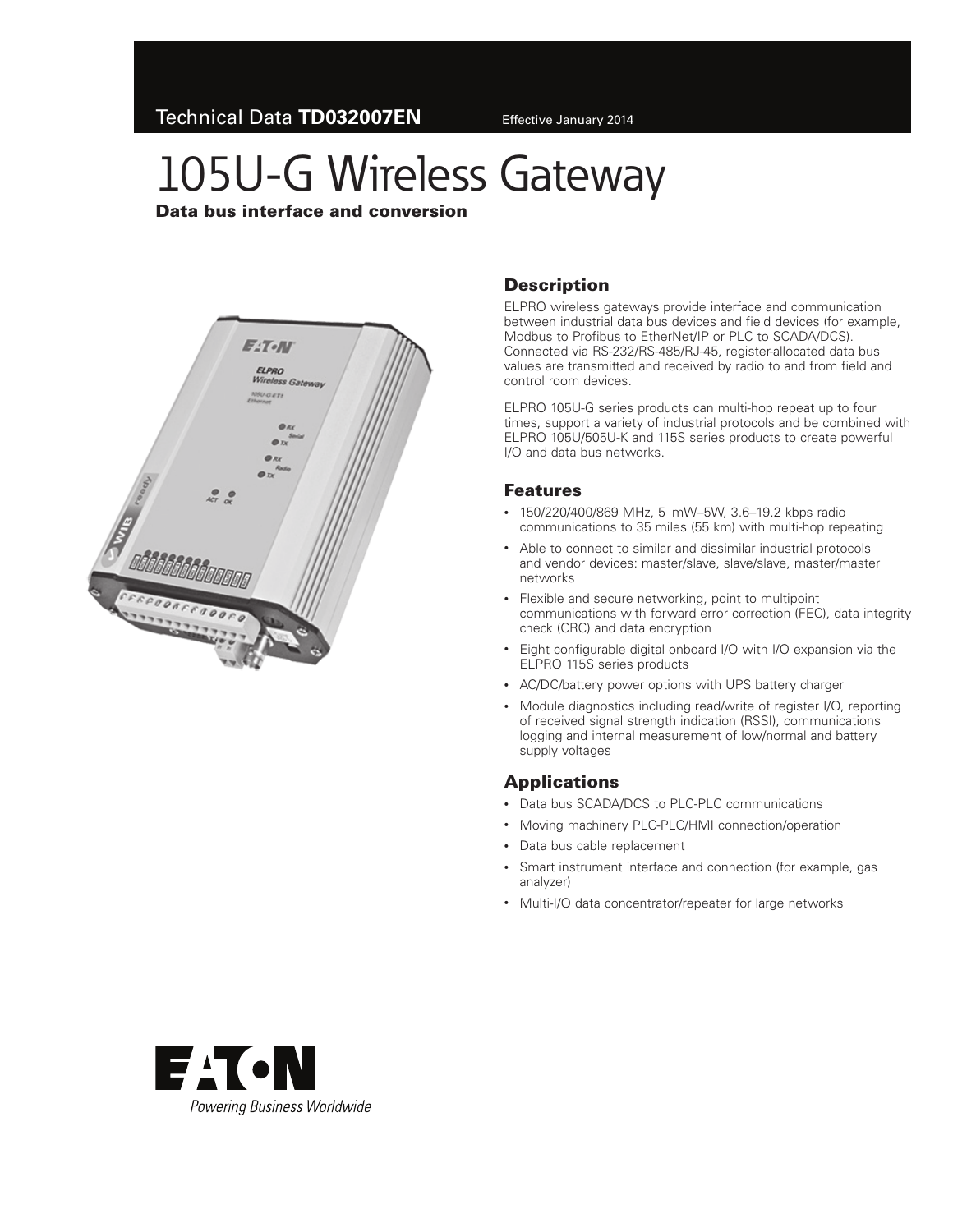Effective January 2014

## **Specifications**

| SPECIFICATION                         | <b>DESCRIPTION</b>                                                                                                                                                                    | SPECIFICATION                                                                                                                                                    | <b>DESCRIPTION</b>                                                                                                 |  |  |
|---------------------------------------|---------------------------------------------------------------------------------------------------------------------------------------------------------------------------------------|------------------------------------------------------------------------------------------------------------------------------------------------------------------|--------------------------------------------------------------------------------------------------------------------|--|--|
| <b>Transmitter and Receiver</b>       |                                                                                                                                                                                       | 105U-G-DE1                                                                                                                                                       | DeviceNet slave                                                                                                    |  |  |
| Frequency ①                           | 148-174 MHz                                                                                                                                                                           |                                                                                                                                                                  | 512 bytes input/512 bytes output (up to 4300 DIO                                                                   |  |  |
|                                       | 200-235 MHz                                                                                                                                                                           |                                                                                                                                                                  | or 256 AI/256 AO)                                                                                                  |  |  |
|                                       | 360-512 MHz                                                                                                                                                                           |                                                                                                                                                                  | 16-bit register size; up to 500 remote addresses                                                                   |  |  |
|                                       | 869.525 MHz                                                                                                                                                                           |                                                                                                                                                                  | RS-422 optically isolated (selectable 125/250/500 kbps baud<br>rate)                                               |  |  |
|                                       | 869.875 MHz                                                                                                                                                                           | 105U-G-M+1                                                                                                                                                       | Modbus plus slave                                                                                                  |  |  |
| Transmit power ①                      | 148-174 MHz, 0.1-5W                                                                                                                                                                   |                                                                                                                                                                  | Global database transactions: routing up to six networks                                                           |  |  |
|                                       | 220-235 MHz, 0.1-5W                                                                                                                                                                   |                                                                                                                                                                  | 2048 bytes input/2048 bytes output; up to 4300 DIO or                                                              |  |  |
|                                       | 360-512 MHz, 10 mW-5W                                                                                                                                                                 |                                                                                                                                                                  | 1024 AI/1024 AO                                                                                                    |  |  |
|                                       | 869.525 MHz, 500 mW                                                                                                                                                                   |                                                                                                                                                                  | RS-485 optically isolated; standard baud rate of 1 Mbps                                                            |  |  |
|                                       | 869.875 MHz, 5 mW                                                                                                                                                                     | User configuration                                                                                                                                               | E-Series configuration utility                                                                                     |  |  |
| Transmission                          | Frequency modulation (FM)                                                                                                                                                             | Configurable                                                                                                                                                     | Individual I/O mappings, update time, databus mappings,                                                            |  |  |
| Modulation                            | Digital frequency shift key (DFSK)                                                                                                                                                    | parameters                                                                                                                                                       | protocol settings                                                                                                  |  |  |
| Receiver sensitivity                  | 148-512 MHz: -114 dBm                                                                                                                                                                 | Security                                                                                                                                                         | 64-bit encryption on radio and serial                                                                              |  |  |
|                                       | 869.525 MHz, 869.875 MHz: -106 dBm                                                                                                                                                    | LED indication                                                                                                                                                   | <b>LED Indicators and Diagnostics</b>                                                                              |  |  |
| Channel spacing                       | 148-512 MHz: 12.5 kHz                                                                                                                                                                 |                                                                                                                                                                  | Active, OK, serial TX and RX, radio TX and RX, I/O LED status<br>Refer to product manual for more information.     |  |  |
|                                       | 869.525 MHz, 869.875 MHz: 250 kHz                                                                                                                                                     | Reported                                                                                                                                                         | RSSI, communications logging, I/O status, battery voltage                                                          |  |  |
| Data rate                             | 400 MHz: 3.6 kbps                                                                                                                                                                     | diagnostics                                                                                                                                                      |                                                                                                                    |  |  |
|                                       | 869.525 MHz, 869.875 MHz: 19.2 kbps, forward-error correction                                                                                                                         | <b>Power Supply</b>                                                                                                                                              |                                                                                                                    |  |  |
| Range (LoS) 2                         | 150/220/400 MHz: 10 mW EIRP to 1.2 miles (2 km), 500 mW<br>EIRP to 6.2 miles (10 km), 5W EIRP to 34 miles (55 km)                                                                     | Nominal supply                                                                                                                                                   | 12-24 Vac/15-30 Vdc: over-voltage/reverse power protected                                                          |  |  |
|                                       | 869.525 MHz: 3.1 miles (5 km) 500 mW                                                                                                                                                  | Average current<br>draw                                                                                                                                          | 105U-G-MD1: 150 mA @ 12V; 90 mA @ 24V; add 5 mA per I/O<br>105U-G-ET1/PR1/PR2/DE1/M+1: 270 mA @ 12V; 170 mA @ 24V; |  |  |
|                                       | 869.875 MHz: 0.6 miles (1 km) 5 mW                                                                                                                                                    |                                                                                                                                                                  | add 5 mA per I/O                                                                                                   |  |  |
| Antenna connector                     | 148-512 MHz: BNC female coaxial                                                                                                                                                       | Transmit current                                                                                                                                                 | 450 mA @ 13.8 Vdc (0.5W)                                                                                           |  |  |
|                                       | 869.525, 869.875 MHz: SMA female coaxial                                                                                                                                              | draw                                                                                                                                                             | 600 mA @ 13.8 Vdc (1W)<br>800 mA @ 13.8 Vdc (2W)                                                                   |  |  |
|                                       | internal gas discharger arrestor protection                                                                                                                                           |                                                                                                                                                                  | 1.25A $@$ 13.8 Vdc (5W)                                                                                            |  |  |
| Input/Output                          |                                                                                                                                                                                       | Battery supply                                                                                                                                                   | 11.5–15.0 Vdc (battery supply volts, internal I/O value)                                                           |  |  |
| Discrete I/O 3                        | 8 input voltage-free/NPN, wetting current 0.5 mA; 8 output FET                                                                                                                        | Battery charging                                                                                                                                                 | Suitable for 12 Vdc sealed lead acid batteries, max. charge                                                        |  |  |
|                                       | 30 Vdc/500 mA                                                                                                                                                                         | circuit                                                                                                                                                          | current 2.0A (5W), 0.9A (500 mW)                                                                                   |  |  |
| <b>Ethernet Port</b>                  |                                                                                                                                                                                       | <b>Compliance</b>                                                                                                                                                |                                                                                                                    |  |  |
| Ethernet port                         | 10/100Base-T; RJ45 connector (IEEE 802.3)                                                                                                                                             | <b>EMC</b>                                                                                                                                                       | CE, FCC Part 15, AS3548, EN 301 489                                                                                |  |  |
| Link activity                         | Link, 100Base-T via LED                                                                                                                                                               | RF (radio)                                                                                                                                                       | EN 300 220, EN 300 113, FCC Part 90, RSS-119, AS4295,<br>AS4768.1                                                  |  |  |
| Serial settings<br><b>Serial Port</b> | 7/8 data bits; no parity, 1 stop bit                                                                                                                                                  | Hazardous area                                                                                                                                                   | UL Class I, Division 2                                                                                             |  |  |
| <b>RS-232</b>                         |                                                                                                                                                                                       | Safety                                                                                                                                                           | EN 60950                                                                                                           |  |  |
| <b>RS-485</b>                         | 9-pin DB9 female connector<br>2-pin terminal block, non-isolated to 4000' (1200 m)                                                                                                    | General                                                                                                                                                          |                                                                                                                    |  |  |
| Data rate (bps)                       | 300, 600, 1200, 2400, 4800, 9600, 14400, 19200, 38400                                                                                                                                 | Size                                                                                                                                                             | 5.1" x 7.3" x 2.4" (130 mm x 185 mm x 60 mm)                                                                       |  |  |
| Serial settings                       | 7/8 data bits; stop/start/parity (configurable)                                                                                                                                       | Housing                                                                                                                                                          | Extruded aluminum                                                                                                  |  |  |
| <b>Protocols and Configuration</b>    |                                                                                                                                                                                       | Mounting                                                                                                                                                         | DIN rail                                                                                                           |  |  |
| System address                        | Configurable system address                                                                                                                                                           | <b>Terminal blocks</b>                                                                                                                                           | Removable; max conductor 14 AWG (2.5 mm <sup>2</sup> )                                                             |  |  |
| Protocols supported:                  |                                                                                                                                                                                       | Temperature rating                                                                                                                                               | 105U-G-MD1, 150/220/400 MHz: -22 to +140°F (-30 to +60°C)                                                          |  |  |
| 105U-G-MD1                            | Modbus RTU (master/slave), DF1 up to 4300 I/O points: analog                                                                                                                          |                                                                                                                                                                  | 105U-G-MD1, 869 MHz: -40 to +140°F (-40 to +60°C)                                                                  |  |  |
|                                       | and/or discrete                                                                                                                                                                       |                                                                                                                                                                  | 105U-G-ET1/PR1/PR2/DE1/M+1: -32 to +140°F (0 to +60°C)                                                             |  |  |
|                                       | Modbus, RS-232/RS-485, 300-38400 bps<br>DF1 (full duplex), RS-232, 300-38400 bps                                                                                                      | Humidity rating                                                                                                                                                  | 105U-G-MD1: RH noncondensing 0-99%<br>105U-G-ET1/PR1/PR2/DE1/M+1: RH noncondensing 0-95%                           |  |  |
| 105U-G-ET1                            | EtherNet/IP (Level 2 I/O server)                                                                                                                                                      | Weight                                                                                                                                                           | 1 kg (2.2 lbs)                                                                                                     |  |  |
|                                       | Modbus/TCP (Class 0, 1, partially Class 2 slave)                                                                                                                                      |                                                                                                                                                                  | <b>Note:</b> Specifications are subject to change.                                                                 |  |  |
|                                       | TCP/IP functions; embedded web system (dynamic HTTP);                                                                                                                                 | 10 Specify RF power and frequency at time of order.<br>2 Typical maximum LoS sight range (single hop, repeaters will extend)<br>3 Configurable as inputs/outputs |                                                                                                                    |  |  |
|                                       | onboard file system for downloadable web pages via FTP server;<br>email (SMTP) 2048 bytes input/2048 bytes output; up to 4300<br>DIO or 1024 AI/1024 AO; 10/100 Mbps, RJ-45 connector |                                                                                                                                                                  |                                                                                                                    |  |  |
| 105U-G-PR1                            | Profibus DP slave to EN 50170 standard; 416 I/O bytes (up to<br>1952 DI/1952 DO or 122 AI/122 AO)                                                                                     |                                                                                                                                                                  |                                                                                                                    |  |  |
|                                       | RS-485 optically isolated with onboard DC/DC converter, auto-<br>matic baud rate detection: 9600 bps-12 Mbps                                                                          |                                                                                                                                                                  |                                                                                                                    |  |  |

105U-G-PR2 Profibus DP master to EN 50170 standard; 2048 bytes input/ 2048 bytes output (up to 4300 DIO or 1024 AI/1024 AO)

RS-485 optically isolated with onboard DC/DC converter, automatic baud rate detection: 9600 bps–12 Mbps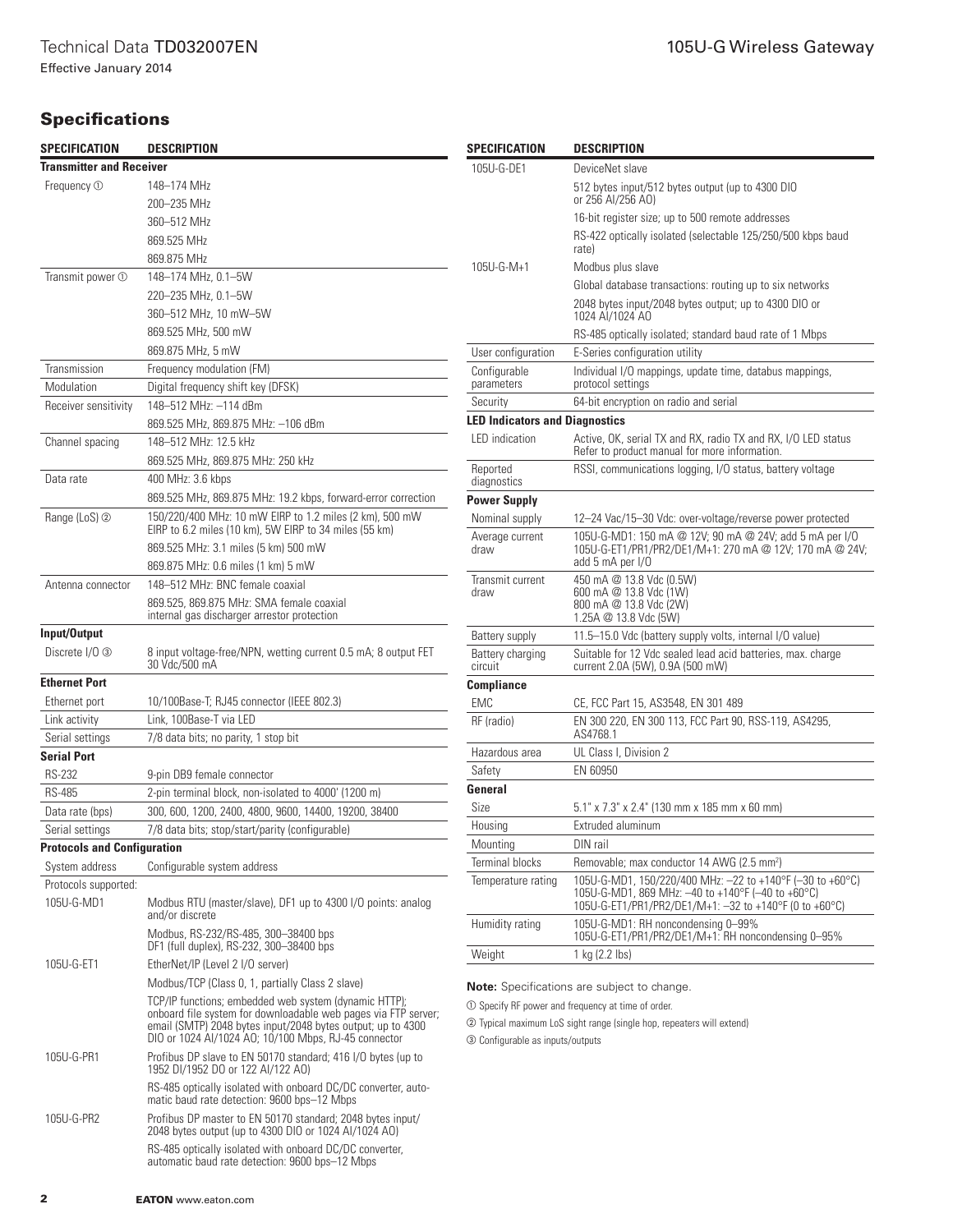## **Ordering**

| Product code                                       | DESCRIPTION                   | <b>FREQUENCY</b> | <b>RF POWER</b> |  |  |  |
|----------------------------------------------------|-------------------------------|------------------|-----------------|--|--|--|
| <b>Industrial Protocol–DeviceNet Slave</b>         |                               |                  |                 |  |  |  |
| 105U-G-DE1-150-5W                                  | Gateway, DeviceNet<br>slave   | 148-174 MHz 2    | $0.1 - 5W$      |  |  |  |
| 105U-G-DE1-220-5W                                  | Gateway, DeviceNet<br>slave   | 220-235 MHz 2    | $0.1 - 5W$      |  |  |  |
| 105U-G-DE1-xxx-5W ①                                | Gateway, DeviceNet<br>slave   | 360-512 MHz 2    | $0.5 - 5W$      |  |  |  |
| 105U-G-DE1-xxx-500M (1)                            | Gateway, DeviceNet<br>slave   | 360-512 MHz 2    | 10-500 mW       |  |  |  |
| 105U-G-DE1-868-500M                                | Gateway, DeviceNet<br>slave   | 869.525 MHz      | 500 mW          |  |  |  |
| 105U-G-DE1-868-5M                                  | Gateway, DeviceNet<br>slave   | 869.875 MHz      | $5 \text{ mW}$  |  |  |  |
| <b>Industrial Protocol–Ethernet/IP, Modbus TCP</b> |                               |                  |                 |  |  |  |
| 105U-G-ET1-150-5W                                  | Gateway, Ethernet/IP          | 148-174 MHz 2    | $0.1 - 5W$      |  |  |  |
| 105U-G-ET1-220-5W                                  | Gateway, Ethernet/IP          | 220-235 MHz 2    | $0.1 - 5W$      |  |  |  |
| 105U-G-ET1-xxx-5W ①                                | Gateway, Ethernet/IP          | 360-512 MHz 2    | $0.5 - 5W$      |  |  |  |
| 105U-G-ET1-xxx-500M ①                              | Gateway, Ethernet/IP          | 360-512 MHz 2    | 10-500 mW       |  |  |  |
| 105U-G-ET1-868-500M                                | Gateway, Ethernet/IP          | 869.525 MHz      | 500 mW          |  |  |  |
| 105U-G-ET1-868-5M                                  | Gateway, Ethernet/IP          | 869.875 MHz      | 5 mW            |  |  |  |
| <b>Industrial Protocol–Modbus plus Slave</b>       |                               |                  |                 |  |  |  |
| 105U-G-M+1-150-5W                                  | Gateway, Modbus<br>plus slave | 148-174 MHz 2    | $0.1 - 5W$      |  |  |  |
| 105U-G-M+1-220-5W                                  | Gateway, Modbus<br>plus slave | 220-235 MHz 2    | $0.1 - 5W$      |  |  |  |
| 105U-G-M+1-xxx-5W ①                                | Gateway, Modbus<br>plus slave | 360-512 MHz 2    | $0.5 - 5W$      |  |  |  |
| 105U-G-M+1-xxx-500M ①                              | Gateway, Modbus<br>plus slave | 360-512 MHz 2    | 10-500 mW       |  |  |  |
| 105U-G-M+1-868-500M                                | Gateway, Modbus<br>plus slave | 869.525 MHz      | 500 mW          |  |  |  |
| 105U-G-M+1-868-5M                                  | Gateway, Modbus<br>plus slave | 869.875 MHz      | 5 mW            |  |  |  |
| <b>Industrial Protocol-Modbus RTU/DF1</b>          |                               |                  |                 |  |  |  |
| 105U-G-MD1-150-5W                                  | Gateway, Modbus<br>RTU/DF1    | 148-174 MHz 2    | $0.1 - 5W$      |  |  |  |
| 105U-G-MD1-220-5W                                  | Gateway, Modbus<br>RTU/DF1    | 220-235 MHz 2    | $0.1 - 5W$      |  |  |  |
| 105U-G-MD1-xxx-5W ①                                | Gateway, Modbus<br>RTU/DF1    | 360-512 MHz 2    | $0.5 - 5W$      |  |  |  |
| 105U-G-MD1-xxx-500M ①                              | Gateway, Modbus<br>RTU/DF1    | 360-512 MHz 2    | 10-500 mW       |  |  |  |
| 105U-G-MD1-868-500M                                | Gateway, Modbus<br>RTU/DF1    | 869.525 MHz      | 500 mW          |  |  |  |
| 105U-G-MD1-868-5M                                  | Gateway, Modbus<br>RTU/DF1    | 869.875 MHz      | 5 mW            |  |  |  |
| <b>Industrial Protocol-Profibus Master/Slave</b>   |                               |                  |                 |  |  |  |
| 105U-G-PRx-150-5W 3                                | Gateway, Profibus             | 148-174 MHz 2    | $0.1 - 5W$      |  |  |  |
| 105U-G-PRx-220-5W 3                                | Gateway, Profibus             | 220-235 MHz 2    | $0.1 - 5W$      |  |  |  |
| 105U-G-PRx-xxx-5W ① ③                              | Gateway, Profibus             | 360-512 MHz 2    | $0.5 - 5W$      |  |  |  |
| 105U-G-PRx-xxx-500M ① ③                            | Gateway, Profibus             | 360-512 MHz 2    | 10-500 mW       |  |  |  |
| 105U-G-PRx-868-500M 3                              | Gateway, Profibus             | 869.525 MHz      | 500 mW          |  |  |  |
| 105U-G-PRx-868-5M 3                                | Gateway, Profibus             | 869.875 MHz      | 5 mW            |  |  |  |

#### Accessories

| <b>PRODUCT CODE</b>         | <b>DESCRIPTION</b>                                                                         | <b>DATA SHEET</b>                      |
|-----------------------------|--------------------------------------------------------------------------------------------|----------------------------------------|
| Antennas 148–174 MHz        |                                                                                            |                                        |
| UDP150-5                    | Dipole antenna, BNC male, 0 dBi gain, 5m<br>(16') coaxial cable                            | TD032065EN                             |
| Antennas 220–235 MHz        |                                                                                            |                                        |
| <b>UDP200-C</b>             | Dipole antenna, N-type female, 0 dBi gain                                                  | TD032066EN                             |
| <b>Antennas 360-512 MHz</b> |                                                                                            |                                        |
| <b>UDP400-C</b>             | Dipole antenna, BNC male, 0 dBi gain, 3m<br>(9') coaxial cable                             | TD032037EN                             |
| UDP400-3                    | Dipole antenna, N-type female, 0 dBi gain,<br>3m (9') coaxial cable                        | TD032037EN                             |
| YU3-400                     | Yagi antenna, 3-element, N-type, 10 dBi gain                                               | TD032040EN                             |
| YU6-400                     | Yagi antenna, 6-element, N-type, 9 dBi gain                                                | TD032041EN                             |
| YU16-400                    | Yagi antenna, 16-element, N-type female,<br>15 dBi gain                                    | TD032044EN                             |
| BU3-400                     | 400 MHZ colinear antenna, N-type female,<br>5 dBi qain                                     | TD032038EN                             |
| BU6-400                     | 400 MHZ colinear antenna, N-type female,<br>8 dBi gain                                     | TD032039EN                             |
| Antennas 869 MHz            |                                                                                            |                                        |
| CFD890EL                    | Dipole antenna, SMA, 2 dBi, 5m (16') RG-58,<br>bracket                                     | TD032048EN                             |
| SG900EL                     | Colinear antenna, N-type female, 5 dBi gain                                                | TD032049EN                             |
| SG900-6                     | Colinear antenna, N-type female, 8 dBi gai                                                 | TD032050EN                             |
| DG800-5                     | Whip antenna, SMA male, -2 dBi gain, 5m<br>(16') RG-174, bracket                           | TD032046EN                             |
| YU6-870                     | Yagi antenna, 6-element, N-type, 9 dBi gain                                                | TD032042EN                             |
| Cables                      |                                                                                            |                                        |
| CC3/10/20-SMA/BNC           | Coaxial cable kit, 9.8' (3m)/32' (10m)/65'<br>(20m), N-type to N-type/SMA male/BNC<br>male | TD032019EN<br>TD032020EN<br>TD032021EN |
| CCTAIL-SMA-F/M              | Coaxial cable tail, 24" (600 mm), SMA to<br>N-type female or male                          | TD032023EN                             |
| CCTAIL-BNC-F/M              | Coaxial cable tail, 24" (600 mm), SMA to<br>N-type female or male                          | TD032022EN                             |
| SER-DB9                     | Serial RS-232 cable, DB9 male to DB9<br>female, straight through                           | TD032026EN                             |
| <b>Surge Diverters</b>      |                                                                                            |                                        |
| CSD-SMA-2500                | SMA surge diverter for use with<br>CC10/CC20-SMA                                           | TD032030EN                             |
| CSD-N-6000                  | Coaxial surge diverter, bulkhead N-type<br>female to N-type female                         | TD032031EN                             |
| MA15/D/1/S1                 | Power supply surge diverter, 110 Vac/15A                                                   | TD032029EN                             |
| <b>IOP32D</b>               | Signal surge diverter, 2 x 2-wire/1 x 4-wire                                               | TD032032EN                             |
| <b>Power Supplies</b>       |                                                                                            |                                        |
| PS-DINAC-12DC-OK            | DIN rail power supply, 100-250 Vac,<br>12 Vdc/2.5A                                         | TD032033EN                             |
| PSG60                       | DIN rail power supply, 85-264 Vac,<br>24 Vdc/2.5A                                          | TD032034EN                             |
| <b>Power Supplies</b>       |                                                                                            |                                        |
| <b>BR-YAGI-KIT</b>          | Mounting bracket kit for Yagi antenna                                                      | TD032072EN                             |
| BR-COL-KIT                  | Mounting bracket kit for colinear antenna                                                  | TD032071EN                             |

**Note:** Available RF power and frequency may vary depending on country of application.

a xxx represents frequency band (370, 390, 410, 430, 440, 460, 480, 500)

 $\oslash$  Typically licensed. Specify TX/RX frequencies.

 $\circledcirc$  x is 1 for Profibus slave or 2 for Profibus master